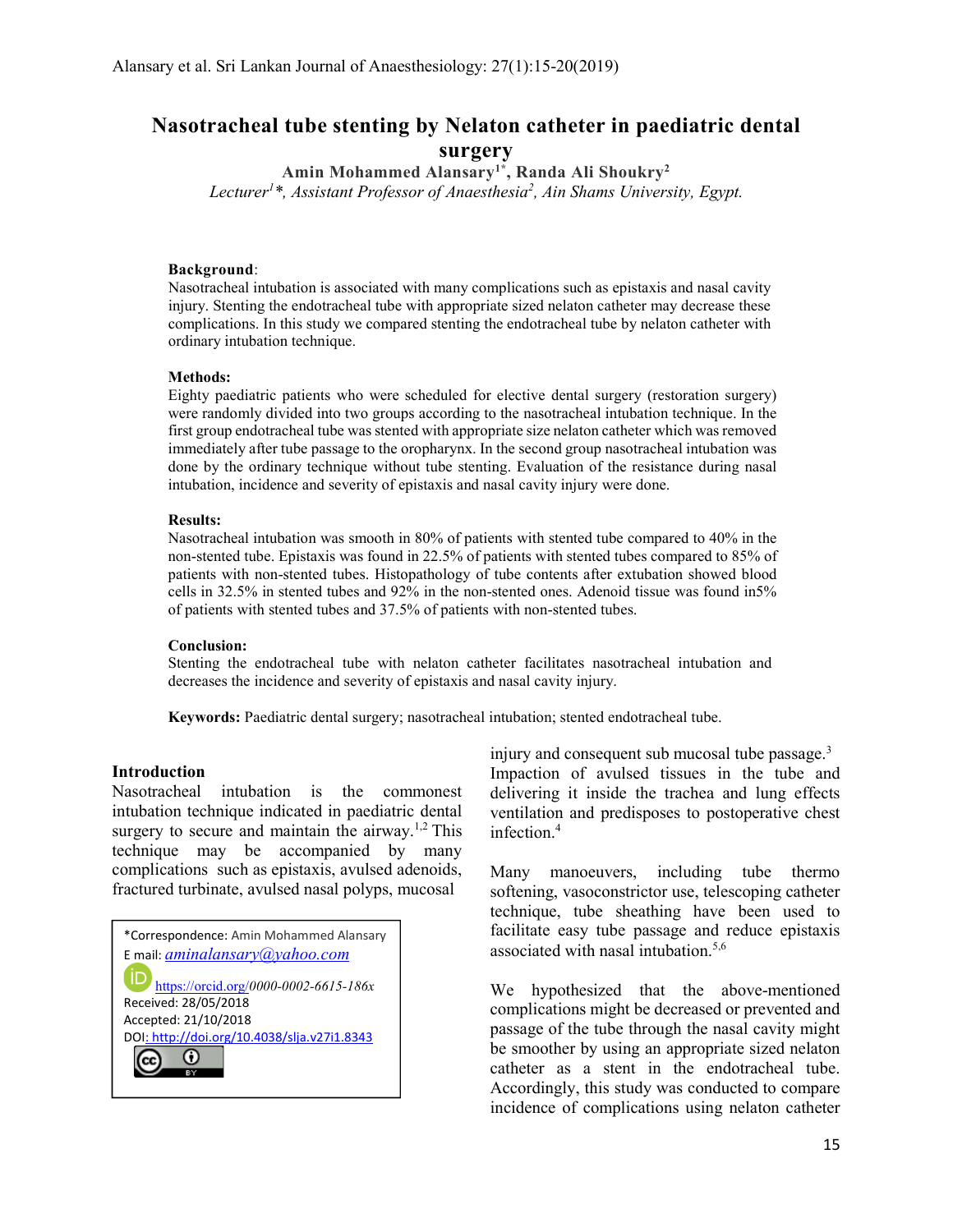as endotracheal tube stent and ordinary non-stented tube.

## Patients and methods

After approval by the ethical committee at Faculty of Medicine, Ain-Shams University, Egypt the study was conducted in the Department of dental paediatrics. 80 children, aged 2-9 years with ASA physical status class I or II, scheduled for dental procedures under general anaesthesia were chosen. Exclusion criteria included patients with a history of recurrent epistaxis, coagulopathy, previous nasal surgery, history of nasal trauma.

In the operating room standard monitors were applied. Patients were randomly allocated into two groups, according to the nasotracheal intubalistation and evaluated using four grades:

technique: Group 1 - Intubation done after stenting the tube

by an appropriate size nelaton catheter (Figure 1).

Figure 1: Stenting the endotracheal tube by appropriate size nelaton catheter.

Group 2-Intubation done by the ordinary technique without a nelaton catheter as a stent.

In both groups the tube size was determined by the equation (age/4+4). The bevel of the tube to be directed laterally with gentle rotation until it appears in the oropharynx.

Induction of general anesthesia for all cases was standardized. During induction the patient's nasal cavity was lubricated with 2% lidocaine jelly and cotton swabs with local vasoconstrictor applied in both nostrils. After nasotracheal intubation, a throat pack was inserted. At the end of surgery extubation was done after oral suctioning and removal of throat pack.

An independent anaesthesiologist who did not observe the tube insertion assessed the severity of epistaxis and presence of avulsed tissues using a laryngoscope, immediately after the tube was passed through trachea.

Assessment of the resistance of tube passage through the nasal cavity during intubation was done using three grades

- 1- Smooth (no resistance).
- 2- Small resistance (sense of friction).

3- Large resistance (sense of tissue resistance and avulsion).

1- No epistaxis, no blood observed on either tube surface or the posterior pharyngeal wall.

- 2- Mild epistaxis, blood apparent on tube surface or posterior pharyngeal wall, partial staining of small gauze.
- 3- Moderate epistaxis, pooling of blood on the posterior pharyngeal wall, staining of more than one of small gauze.
- 4- Severe epistaxis, a large amount of blood in the pharynx impeding nasotracheal intubation and necessitating urgent orotracheal intubation.

After extubation any contents of the endotracheal tube were collected in a 5 ml syringe by using a sterile swab and sent for histopathology.

Evaluation was done of the contents from the tube by microscopy and histopathology as follows:

- 1- Secretions only.
- 2- Secretions, blood cells.
- 3- Secretions, blood cells and other tissue (Eg: adenoid, turbinate, pharyngeal mucosa).

Sample size calculation: Using PASS program setting alpha error at 5% and power at 80%. Assuming that epistaxis is not present in 2% of traditional group compared to 25% of modified group, the needed sample is 40 cases per group. (80 total).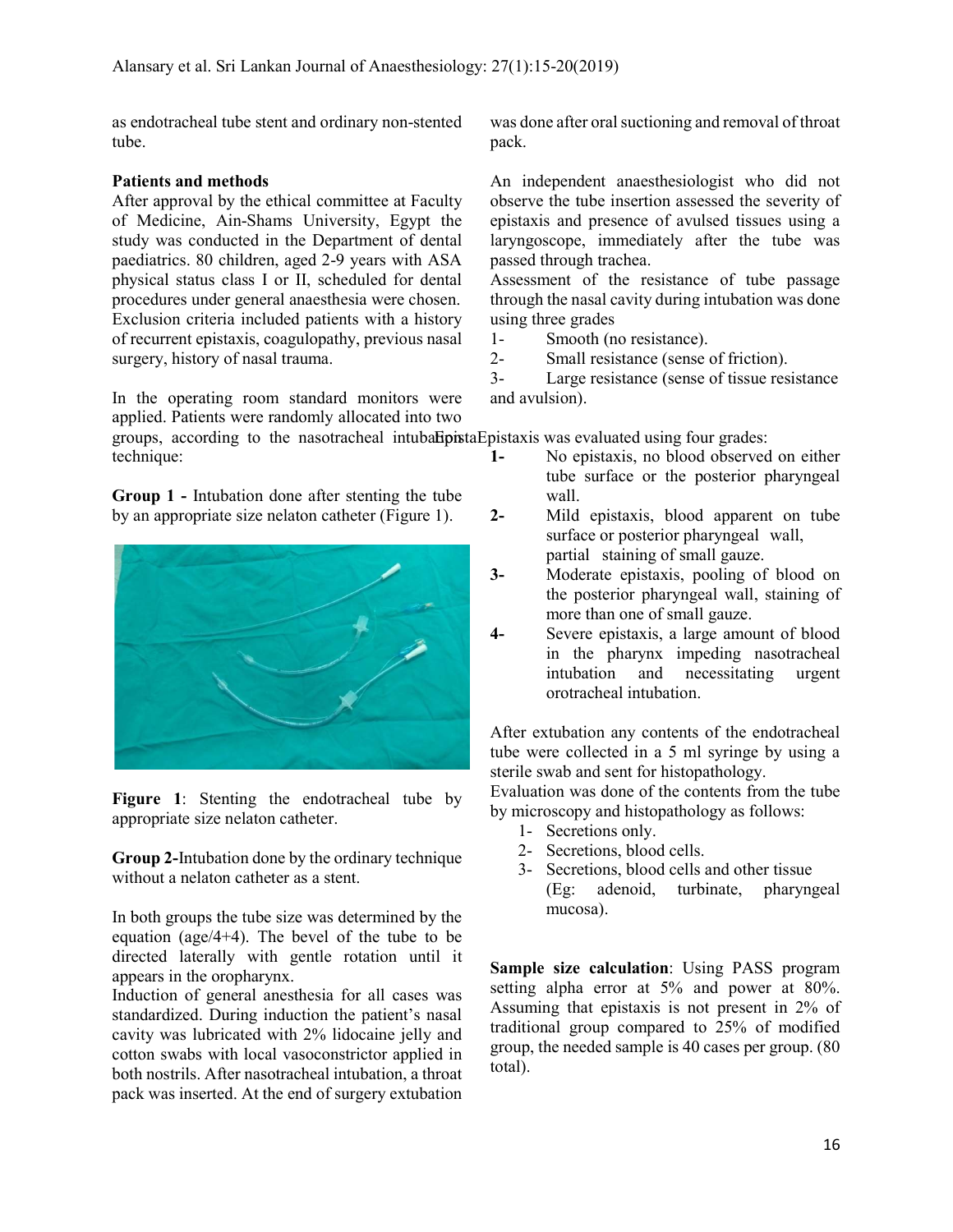## Statistical methods

The collected data were coded, tabulated, and statistically analyzed using IBM SPSS statistics (Statistical Package for Social Sciences) software version 22.0, IBM Corp., Chicago, USA, 2013

Descriptive statistics were done for quantitative data as minimum and maximum of the range as well as mean±SD (standard deviation) for quantitative normally distributed data, while it was done for qualitative data as number and percentage.

Inferential analyses were done for quantitative variables using Shapiro-Wilk test for normality testing, independent  $t$ -test in cases of two independent groups with normally distributed data. In qualitative data, inferential analyses for independent variables were done using Chi-square test for differences between proportions and Fisher's Exact test for variables with small expected numbers. The level of significance was taken at P value  $\leq 0.050$  is significant, otherwise is non-significant.

## **Results**

A total of 80 patients were enrolled and completed the study, patients were divided blindly into two groups 40 patients for each (Figure 2).

Figure 2: Consort diagram of the study



Both groups were matched with regard to their demographic data, there were no statistically significant differences between the two groups with regard to duration of surgery, nostril side, size of used tube, type of surgery and ASA physical status (Table 1).

| Table 1: Demographic and basal characteristics of |  |  |
|---------------------------------------------------|--|--|
| the studied groups                                |  |  |

| Variable                       | <b>Measures</b>        | (Group-<br>1)<br><b>Stented</b><br>$(n=40)$ | (Group-<br>2)<br>Non-<br>stented<br>$(n=40)$ | $\boldsymbol{p}$ |  |
|--------------------------------|------------------------|---------------------------------------------|----------------------------------------------|------------------|--|
| Age                            | $Mean \pm SD$          | $5.2 \pm 1.6$                               | $5.6 \pm 1.8$                                | $^{\wedge}0.3$   |  |
| (years)                        | Range                  | $3.0 - 9.0$                                 | $3.0 - 9.0$                                  | 97               |  |
| <b>Sex</b>                     | Male                   | 24<br>$(60.0\%)$                            | 22<br>$(55.0\%)$                             | #0.6             |  |
| (n, %)                         | Female                 | 16<br>$(40.0\%)$                            | 18<br>$(45.0\%)$                             | 51               |  |
| <b>BMI</b>                     | $Mean \pm SD$          | $0.01 \pm 0.06$                             | $0.02 \pm 0.07$                              | $^{\wedge}0.7$   |  |
| z-score                        | Range                  | $-0.14-$<br>0.11                            | $-0.13-$<br>0.14                             | 36               |  |
| <b>ASA</b><br>(n, %)           | T                      | 38<br>$(95.0\%)$                            | $\overline{37}$<br>$(92.5\%)$                | \$1.0            |  |
|                                | $\mathbf{I}$           | $2(5.0\%)$                                  | $3(7.5\%)$                                   | 0 <sub>0</sub>   |  |
| <b>Indication</b>              | <b>Restoratio</b><br>n | 40<br>$(100.0\%)$                           | 40<br>$(100.0\%)$                            | --               |  |
|                                | 4.5                    | 10<br>$(25.0\%)$                            | 11<br>$(27.5\%)$                             |                  |  |
| size<br>Tube<br>(mm)<br>(n, %) | 5.0                    | 10<br>$(25.0\%)$                            | 12<br>$(30.0\%)$                             | #0.8             |  |
|                                | 5.5                    | 13<br>$(32.5\%)$                            | 12.<br>$(30.0\%)$                            | 96               |  |
|                                | 6.0                    | 7(17.5%)                                    | $5(12.5\%)$                                  |                  |  |
| <b>Nostril Sid</b>             | <b>Right</b>           | 27<br>$\frac{(67.5\%)}{13}$                 | 24<br>$(60.0\%)$                             | #0.4             |  |
| e<br>(n, %)                    | Left                   |                                             | 16<br>$(40.0\%)$                             | 85               |  |
| <b>Duration</b>                | $Mean \pm SD$          | $\frac{(32.5\%)}{101.1\pm18.}$<br>8         | $105.7 \pm 16.$<br>6                         | $^{\wedge}0.2$   |  |
| of<br>operation                | Range                  | $59.0 -$<br>133.0                           | $65.0 -$<br>148.0                            | 55               |  |

 $\land$ Independent t-test, #Chi square test, §Fisher's Exact test

In Group II resistance during intubation was found in 60% of patients, while smooth intubation was found in 40% of patients. In Group I, smooth intubation was found in 80% of patients while resistance during intubation was found in 20% of patients only (Table 2).

There was a statistically significant difference between the two groups regarding the incidence of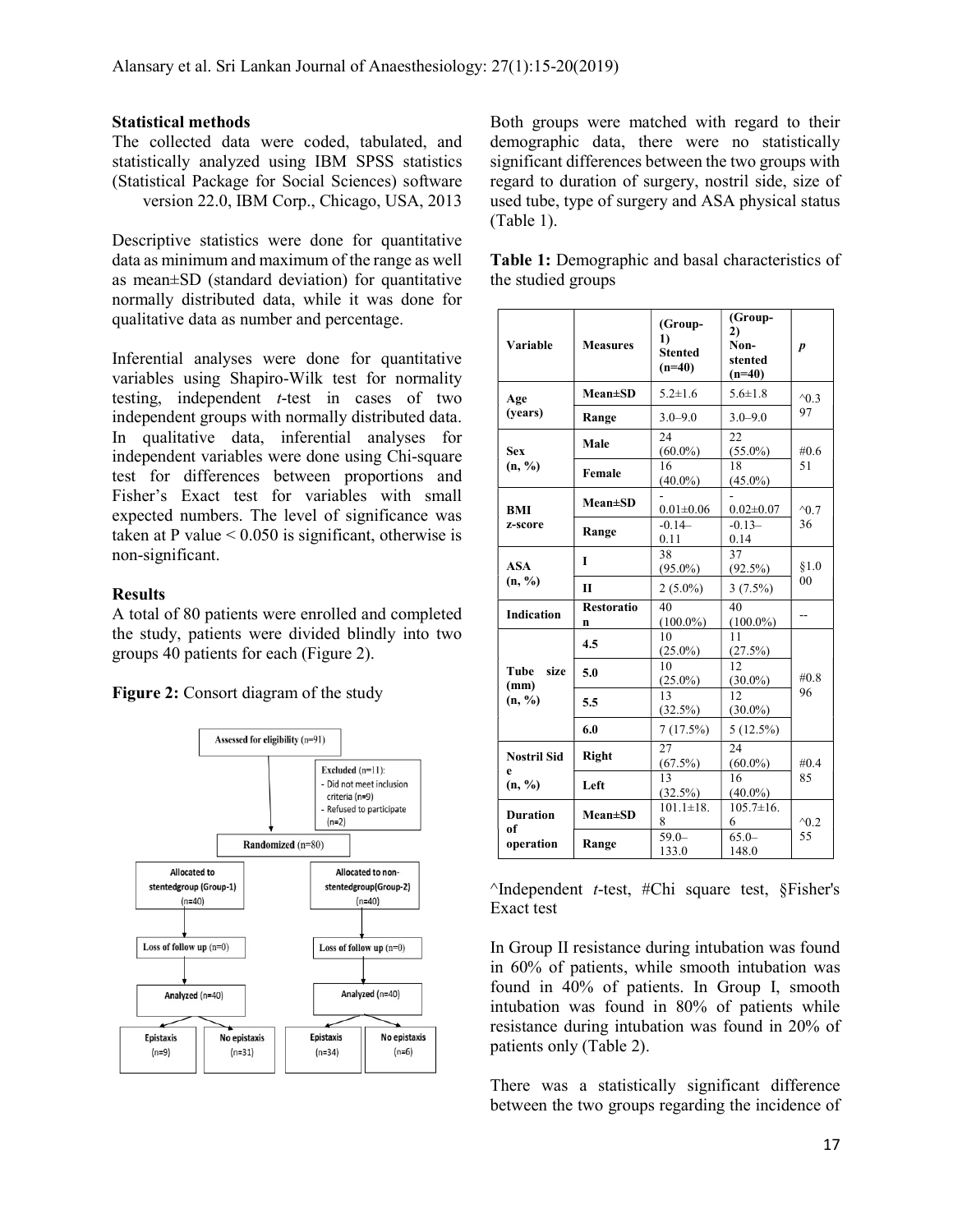epistaxis. Epistaxis was observed in 85% of patients in group II, (mild 45%, moderate 35% and severe 5%) while 15% of patients had no epistaxis during intubation. While in group I 77.5% of patients had no epistaxis and epistaxis was observed in only 22.5% of patients, of them; 17.5% mild 5% moderate and 0% severe (Table 3).

Table 2: Evaluation of tube insertion among the studied groups

| <b>Evaluation</b>                             | $(Group-1)$<br><b>Stented</b><br>$(n=40)$ | $(Group-2)$<br>Non-<br>stented<br>$(n=40)$ | p              |
|-----------------------------------------------|-------------------------------------------|--------------------------------------------|----------------|
| <b>Smooth</b>                                 | 32 (80.0%)                                | $16(40.0\%)$                               |                |
| <b>Small resistance</b>                       | $6(15.0\%)$                               | 19 (47.5%)                                 | §<0.0<br>$01*$ |
| Large resistance                              | $2(5.0\%)$                                | 5(12.5%)                                   |                |
| Value of stenting in getting smooth insertion |                                           |                                            |                |
| <b>Items</b>                                  | Value                                     | 95% CI                                     |                |
| Rate in study group                           | 80.0%                                     | 48.2%-69.2%                                |                |
| Rate in<br>control<br>group                   | 40.0%                                     | 30.8%-48.2%                                |                |
| <b>Rate elevation</b>                         | 40.0%                                     | 16.4%-58.5%                                |                |
| <b>Efficacy</b>                               | 50.0%                                     | 24.0%-65.5%                                |                |
| <b>Relative Rate</b>                          | 2.00                                      | $1.32 - 2.90$                              |                |
| Number needed to<br>treat                     | 2.5                                       | $1.7 - 6.1$                                |                |

§Fisher's Exact test, \*Significant

|  |  |  | <b>Table 3:</b> Epistaxis among the studied groups |  |  |
|--|--|--|----------------------------------------------------|--|--|
|--|--|--|----------------------------------------------------|--|--|

| <b>Evaluation</b> | $(Group-1)$<br><b>Stented</b><br>$(n=40)$ | $(Group-2)$<br>Non-<br>stented<br>$(n=40)$ | $\boldsymbol{P}$       |
|-------------------|-------------------------------------------|--------------------------------------------|------------------------|
| No epistaxis      | 31 (77.5%)                                | $6(15.0\%)$                                |                        |
| Mild              | 7(17.5%)                                  | 18 (45.0%)                                 | $\frac{$}{\\8}$ < 0.00 |
| Moderate          | $2(5.0\%)$                                | 14 (35.0%)                                 | 1*                     |
| Severe            | $(0.0\%)$                                 | $2(5.0\%)$                                 |                        |

| Value of stenting in preventing epistaxis |       |                   |  |  |
|-------------------------------------------|-------|-------------------|--|--|
| <b>Items</b>                              | Value | 95% CI            |  |  |
| Rate in study group<br>$(Group-1)$        | 77.5% | 73.8%-92.7%       |  |  |
| Rate in<br>control<br>group (Group-2)     | 15.0% | 7.3%-73.8%        |  |  |
| <b>Rate elevation</b>                     | 62.5% | 40.0%-78.0%       |  |  |
| <b>Efficacy</b>                           | 80.6% | $60.4\% - 91.5\%$ |  |  |
| <b>Relative Rate</b>                      | 5.15  | $2.53 - 11.76$    |  |  |
| Number needed to<br>prevent               | 1.6   | $1.3 - 2.5$       |  |  |

§Fisher's Exact test, \*Significant

Microscopy and histopathology of tube contents revealed that there was no statistically significant difference between the two groups with regard to secretions (100% of patient had secretions in the tubes). Blood cells was seen in the contents in 92% of patients in group II and only 32% of patients in group I. 37.5% of patients of group II had tissues in their tube contents mainly adenoid tissue. In group I, about 5% of patients had tissues mainly adenoid. (Table 4).

Table 4: Histopathology findings of the studied  $q$ 

|                       | gruups                                        |                                                |                        |                            |
|-----------------------|-----------------------------------------------|------------------------------------------------|------------------------|----------------------------|
| Findi<br>ngs          | (Group<br>$-1)$<br><b>Stented</b><br>$(n=40)$ | (Group<br>$-2)$<br>Non-<br>stented<br>$(n=40)$ | $\boldsymbol{p}$       | RR<br>(95%<br>CD           |
| <b>Secre</b><br>tions | 40<br>(100.0)<br>$\%$                         | 40<br>(100.0)<br>$\%$                          |                        |                            |
| <b>Blood</b><br>cells | 13<br>(32.5%                                  | 37<br>(92.5%                                   | #<0.<br>001<br>$\star$ | 0.29<br>$(0.18 -$<br>0.47) |
| <b>Tissu</b><br>e     | $(5.0\%)$                                     | 15<br>(37.5%                                   | #<0.<br>001<br>$\star$ | 0.20<br>$(0.05 -$<br>0.73) |

#Chi square test, \*Significant, RR: Relative rate, CI: Confidence interval

# **Discussion**

Epistaxis is a common complication of nasal intubation, blood in the airway can interfere with the laryngoscopy view and can lead to aspiration.<sup>7,8,9,10</sup> Partial or complete obstruction of the tube can occur by avulsed tissues as adenoid, plop, turbinate and blood clot. $11,12$ 

In this study, tracheal tubes stented with appropriately sized nelaton catheter were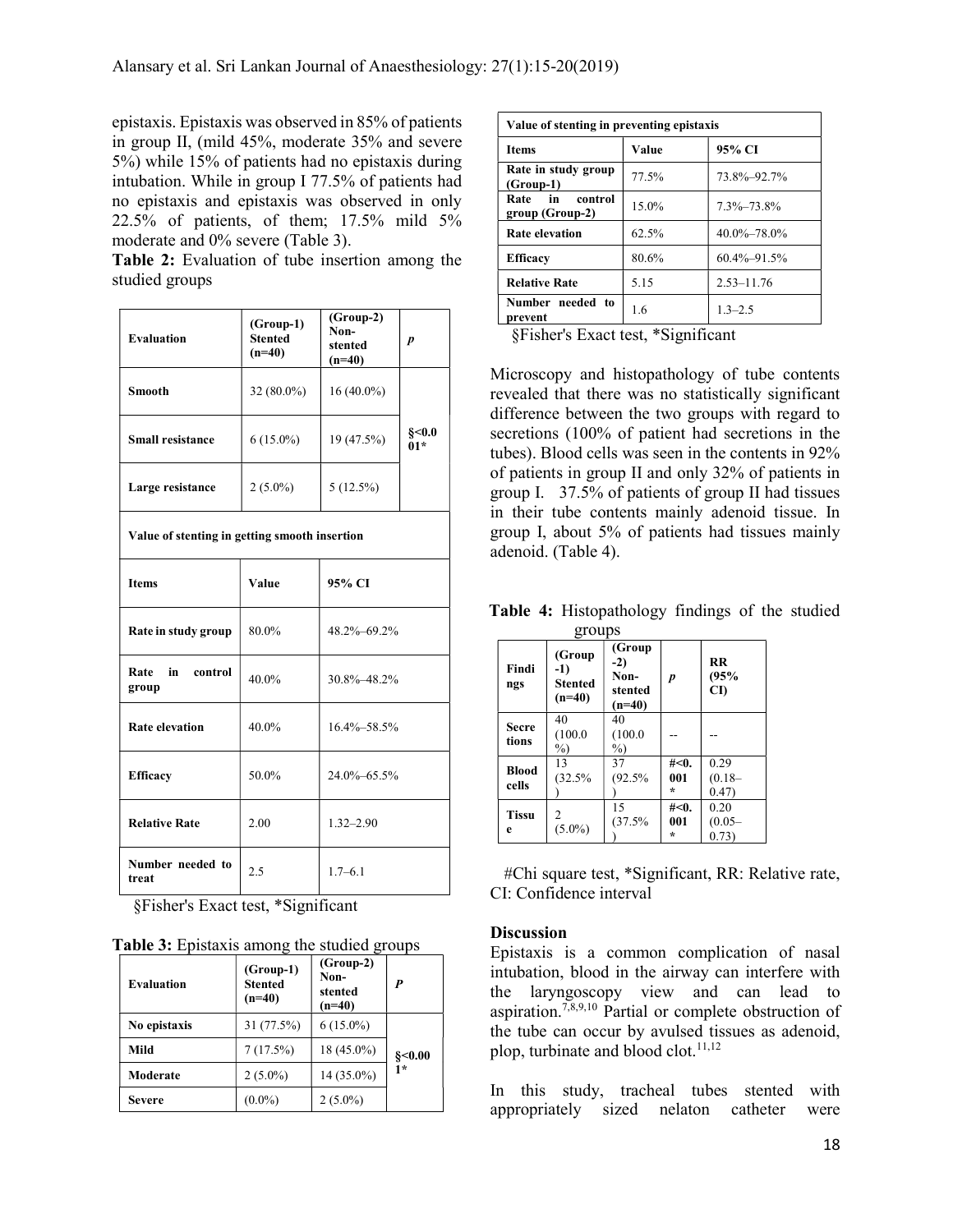associated with smooth intubation and minimal resistance than standard non-stented tubes, this may be due to decreasing the surface of the sharp edge of the tube which acts as a shaver. According to the smooth intubation and minimal resistance, incidence of epistaxis was lower in stented tubes rather than standard ones.

Stenting the endotracheal tube increased the value of getting smooth intubation and the efficacy was increased by about 50% compared to the nonstented tubes.

Also the value of stenting in preventing epistaxis was increased by about 62.5% with 80% efficacy compared to the non-stented group.

We suggest that the nelaton catheter acts as a trocar that prevent the friction between the tube and pharyngeal wall and makes smoother passage of the tube along the curve of the nasopharynx.

Obliteration of the distal end of the endotracheal tube with the distal end of the catheter was associated with little or no impaction of the avulsed tissues in the tube end, this finding was approved by histopathology of the collected tissues after extubation.

In agreement with our results, Morimoto et  $al<sup>13</sup>$ found that using a curve-tipped suction catheter to guide the nasotracheal tube passage decreased the frequency of nasal bleeding. Morimoto et al used one size of nelaton catheter and the tip of the catheter protruded from the tube end by about 10cm. In our study we used different sizes of nelaton catheters, and the catheter tip was at the same level of the distal end of the tube.

Watt *et al.* showed that telescoping the endotracheal tube with a red rubber catheter decreased the incidence and severity of nasal bleeding during nasotracheal intubation.<sup>14</sup>

Suk Seo et al found that the use of oesophageal stethoscope to obturate the endotracheal tube was effective in reducing epistaxis during and after nasotracheal intubation.<sup>15</sup>

In agreement with our results, Kazuna et al reported that a styletted tracheal tube with posterior facing bevel reduces the incidence of epistaxis during nasotracheal intubation, the only difference

between the two studies is that in our study stenting the tube was done by a soft malleable nelaton catheter while in Kazuna's study a metal stylett was used to control the direction of the tube bevel during intubation.<sup>16</sup>

In our study we found that ordinary nasal intubation is associated with more tissue trauma which may adhere to tube wall, this was proven by microscopy and histopathology of the tube contents after extubation, more blood cells and solid tissues as adenoid and turbinate was found, stenting the tube with nelaton catheter lowered tissue injury and avulsion and subsequent tube impaction. Kazuna et al studied epistaxis only, but we studied also the microscopy and histopathology of tube contents.

In conclusion, stenting the endotracheal tube with appropriate size nelaton catheter represents a simple, cheap and practical method for smooth nasotracheal intubation and decreasing the incidence and severity of nasal bleeding and injury.

## References

1. Schroth R.J, Quinonez C, Shwart L, et al. Treating early childhood caries under general anesthesia: A national review of Canadian data. Journal of the Canadian Dental Association 2016; 82, article no. g20.

PMid:27548666

- 2. Holt RD, Chidiac RH, Rule DC. Dental treatment for children under general anaesthesia in day care facilities at a London dental hospital. British Dental Journal 1991; 170: 262–266. https://doi.org/10.1038/sj.bdj.4807504 PMid:2025459
- 3. Williams AR, Burt N, Warren T. Accidental middle turbinectomy: a complication of nasal intubation. Anesthesiology 1999; 90: 1782-4. https://doi.org/10.1097/00000542-199906000- 00039 PMid:10360881
- 4. Sim WS, Chung IS, Chin JU, et al. Risk factors for epistaxis during nasotracheal intubation. Anaesth Intensive Care 2002; 30: 449-52. PMid:12180583
- 5. Agarwal A. Warming the tracheal tube and kinking. Can J Anesth 2004; 51: 96. https://doi.org/10.1007/BF03018568 PMid:14709484
- 6. Delgado A, Sanders J. A simple technique to reduce epistaxis and nasopharyngeal trauma during nasotracheal intubation in a child with factor IX